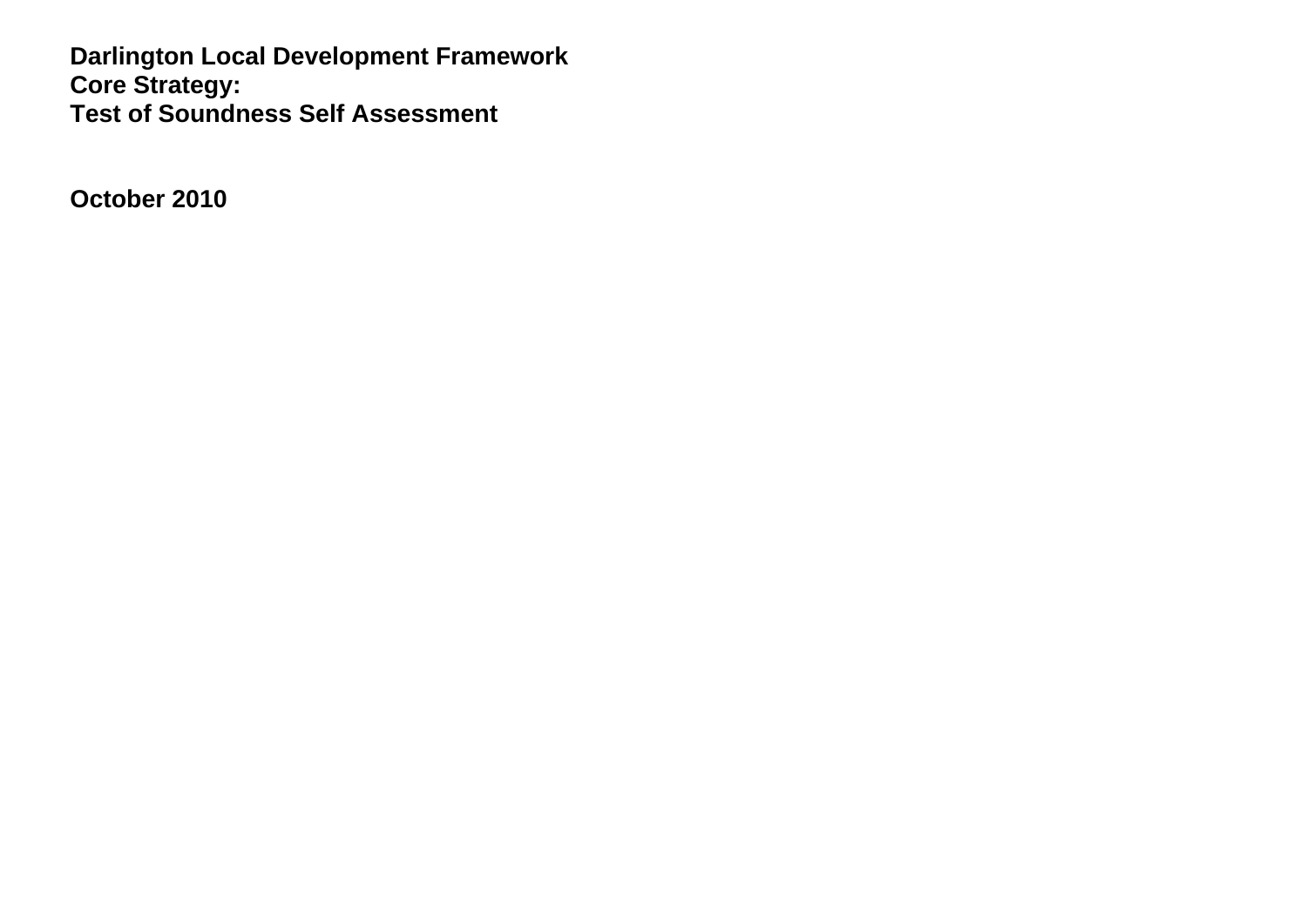| <b>Key question</b>                                                                                                                                                               | <b>Possible evidence</b>                                                                                                                                                                                                                                                                                                                                                                                                                                                                                                                                                                                                                            | <b>Evidence provided</b>                                                                                                                                                                                                                                                                                                                                                                                                                                                                                                                                                                                                                                                                                                                                                                               |
|-----------------------------------------------------------------------------------------------------------------------------------------------------------------------------------|-----------------------------------------------------------------------------------------------------------------------------------------------------------------------------------------------------------------------------------------------------------------------------------------------------------------------------------------------------------------------------------------------------------------------------------------------------------------------------------------------------------------------------------------------------------------------------------------------------------------------------------------------------|--------------------------------------------------------------------------------------------------------------------------------------------------------------------------------------------------------------------------------------------------------------------------------------------------------------------------------------------------------------------------------------------------------------------------------------------------------------------------------------------------------------------------------------------------------------------------------------------------------------------------------------------------------------------------------------------------------------------------------------------------------------------------------------------------------|
| <b>Justified</b>                                                                                                                                                                  |                                                                                                                                                                                                                                                                                                                                                                                                                                                                                                                                                                                                                                                     |                                                                                                                                                                                                                                                                                                                                                                                                                                                                                                                                                                                                                                                                                                                                                                                                        |
| <b>Participation</b>                                                                                                                                                              |                                                                                                                                                                                                                                                                                                                                                                                                                                                                                                                                                                                                                                                     |                                                                                                                                                                                                                                                                                                                                                                                                                                                                                                                                                                                                                                                                                                                                                                                                        |
| 1. Has the consultation process<br>allowed for effective<br>engagement of all interested<br>parties?                                                                              | The consultation statements                                                                                                                                                                                                                                                                                                                                                                                                                                                                                                                                                                                                                         | The Regulation 27 Consultation Statement sets<br>out how the Borough Council engaged effectively<br>with all parties and persons interested in the<br>preparation of the Core Strategy. The statement<br>sets out who was invited to make<br>representations, how this was done, what were<br>the main issues and how these representations<br>were taken into account. This analysis was<br>undertaken for the following formal stages of the<br>Core Strategy, namely: Issues and Options (Jan<br>2008), Preferred Options (Dec 2008) and<br>Revised Preferred Options (Jan 2010).<br>Regulation 30(1)(e) Statement of<br>Representations and Summary of Main Issues<br>sets out the number of representations made to<br>the Publication Draft (Aug 2010) and summarises<br>the main issues raised. |
| <b>Research/fact finding</b>                                                                                                                                                      |                                                                                                                                                                                                                                                                                                                                                                                                                                                                                                                                                                                                                                                     |                                                                                                                                                                                                                                                                                                                                                                                                                                                                                                                                                                                                                                                                                                                                                                                                        |
| 2. Is the content of the<br>development plan document<br>justified by the evidence?<br>What is the source of the<br>3.<br>evidence?<br>4. How up to date and convincing<br>is it? | Sections of the development plan document which<br>show how the evidence points towards the selected<br>strategy, policies or proposals<br>Sections of the pre-submission proposals documents<br>ii.<br>Sections of the preferred strategy report<br>iii.<br>iv. Sections of the sustainability appraisal report which<br>set out its main conclusions in relation to the policies<br>in the development plan document<br>Sections of the consultation statement<br>v.<br><b>OR</b><br>A very brief statement of how the main findings of<br>consultation support the policies, with reference to:<br>o reports to the council on the issues raised | The supporting text for each Core Strategy policy<br>refers to relevant evidence based studies that<br>informed the formulation of the policy.<br>Appendix 2 of the Submission Core Strategy sets<br>out a comprehensive list of key studies<br>underpinning preparation of the Core Strategy.<br>Appendix 3 lists the strategies, plans and<br>programmes taken into account.<br>Sections 6 and 7 of the Sustainability Appraisal<br>summarises the findings from the appraisals of<br>the Preferred Options Core Strategy policies, and<br>the Revised Preferred Options policies. The                                                                                                                                                                                                               |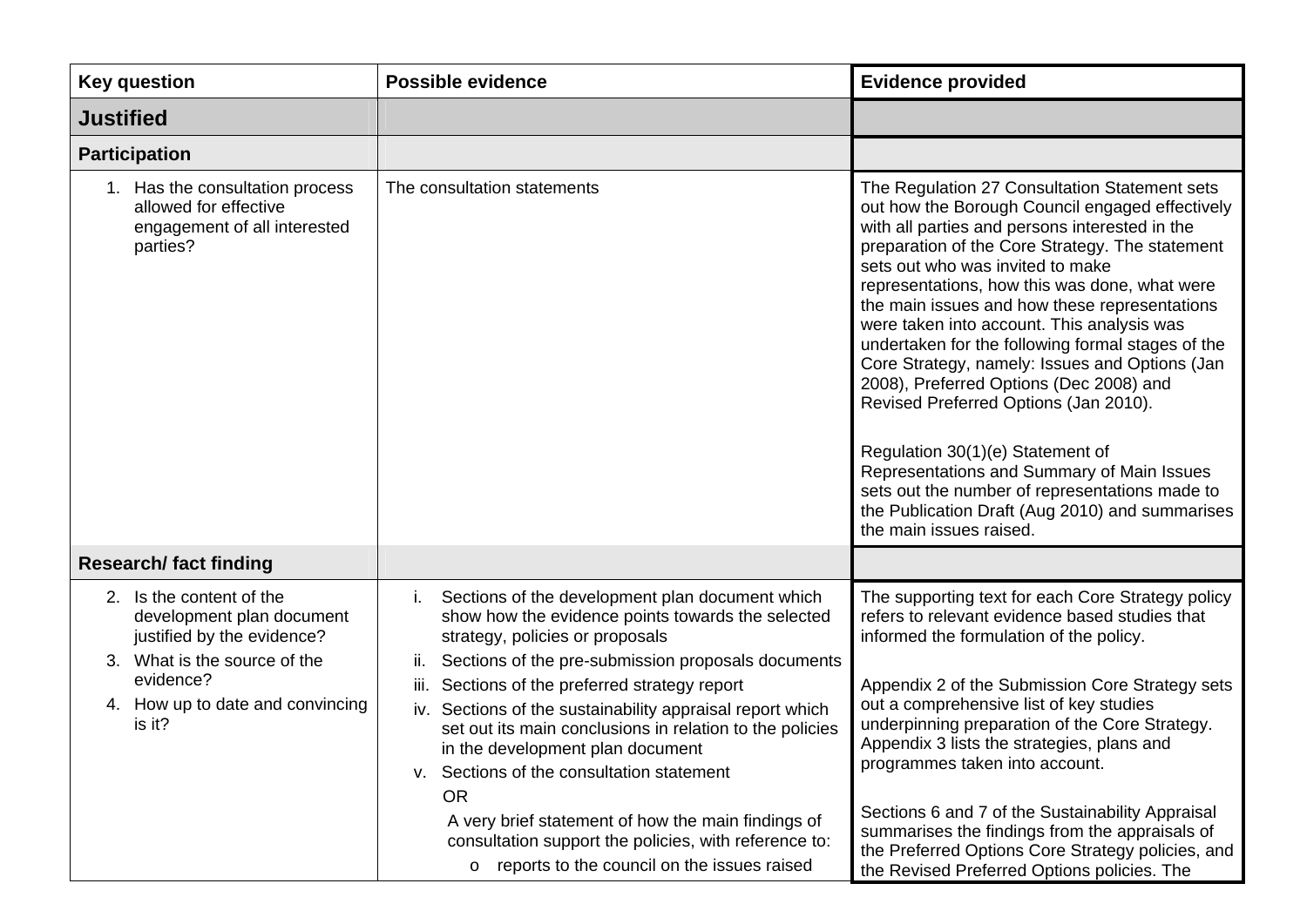| <b>Key question</b>                                                                                                                         | <b>Possible evidence</b>                                                                                                                                                                                                                                                                                                                                                                                                                                                                                                                                                                                                                                                                 | <b>Evidence provided</b>                                                                                                                                                                                                                                                                                                                                                                                                                                                                                                                                                                                                                                                                                                                                                                                                                                                                                                                                                                                                                                                                                                                                                                                                                                                                                                                         |
|---------------------------------------------------------------------------------------------------------------------------------------------|------------------------------------------------------------------------------------------------------------------------------------------------------------------------------------------------------------------------------------------------------------------------------------------------------------------------------------------------------------------------------------------------------------------------------------------------------------------------------------------------------------------------------------------------------------------------------------------------------------------------------------------------------------------------------------------|--------------------------------------------------------------------------------------------------------------------------------------------------------------------------------------------------------------------------------------------------------------------------------------------------------------------------------------------------------------------------------------------------------------------------------------------------------------------------------------------------------------------------------------------------------------------------------------------------------------------------------------------------------------------------------------------------------------------------------------------------------------------------------------------------------------------------------------------------------------------------------------------------------------------------------------------------------------------------------------------------------------------------------------------------------------------------------------------------------------------------------------------------------------------------------------------------------------------------------------------------------------------------------------------------------------------------------------------------|
|                                                                                                                                             | during participation, covering both the front-<br>loading and formulation phases<br>any other information on community views<br>$\circ$<br>and preferences<br>vi. The studies, reports and technical papers that<br>provide the evidence for the policies set out in the<br>development plan document. The date of preparation<br>and who they were produced by should be<br>signposted<br><b>OR</b><br>For each policy (or group of policies dealing with the<br>same issue), a very brief statement of the evidence<br>documents relied upon and how they support the<br>policy (where this is not already clear in the<br>reasoned justification in the development plan<br>document) | results of which influenced the policies in the<br>Submission Core Strategy.<br>Sections 2 to 4 of the Regulation 27 Consultation<br>Statement provides a summary of the main<br>issues raised by consultees and how they have<br>been addressed.<br>The majority of the evidence based studies date<br>from 2009 onwards and are considered to be as<br>up to date as is practicable. The second edition<br>of the Strategic Housing Land Availability<br>Assessment (SHLAA) was published in<br>November 2009 and an update is currently<br>underway. An Economic Viability Assessment of<br>Housing Land was published by Levvel in June<br>2010. An updated and revised Employment Land<br>Review (ELR), was published in December 2009.<br>An Economic Viability Assessment of Non-<br>Housing Land was published by Levvel in July<br>2010. A Retail Study, published by Martin Tonks<br>in 2008, was updated in June 2010. A Level 2<br>Strategic Flood Risk Assessment was published<br>by JBA Consulting in 2010. A Decentralised and<br>Renewable or Low Carbon Energy Study was<br>updated by Entec in June 2010. A Transport<br>Area Action Plan for Darlington was published by<br>Arup in June 2010. A Playing Pitch Strategy and<br>a Sport and Recreation Facilities Strategy were<br>published by PMP Consultants in June 2009. |
| 5. What assumptions had to be<br>made in preparing the<br>development plan document?<br>6. Are the assumptions<br>reasonable and justified? | Sections of the development plan documents setting<br>$\mathbf{L}$<br>out the assumptions<br>Sections of the sustainability appraisal report setting<br>out the assumptions<br>iii. A very brief statement for each assumption as to<br>how the evidence led to the assumption<br>iv. Reference to national or regional policy,<br>correspondence from bodies consulted or technical                                                                                                                                                                                                                                                                                                     | The assumptions are referred to in the text<br>supporting each policy. The evidence leading to<br>those assumptions is contained within the Key<br>Studies listed in Appendix 2 and the Strategies<br>and Plans listed in Appendix 3 to the Core<br>Strategy.<br>The key assumptions are:<br>The local economy is likely to grow over the<br>$\bullet$<br>plan period with Experian forecasting an                                                                                                                                                                                                                                                                                                                                                                                                                                                                                                                                                                                                                                                                                                                                                                                                                                                                                                                                               |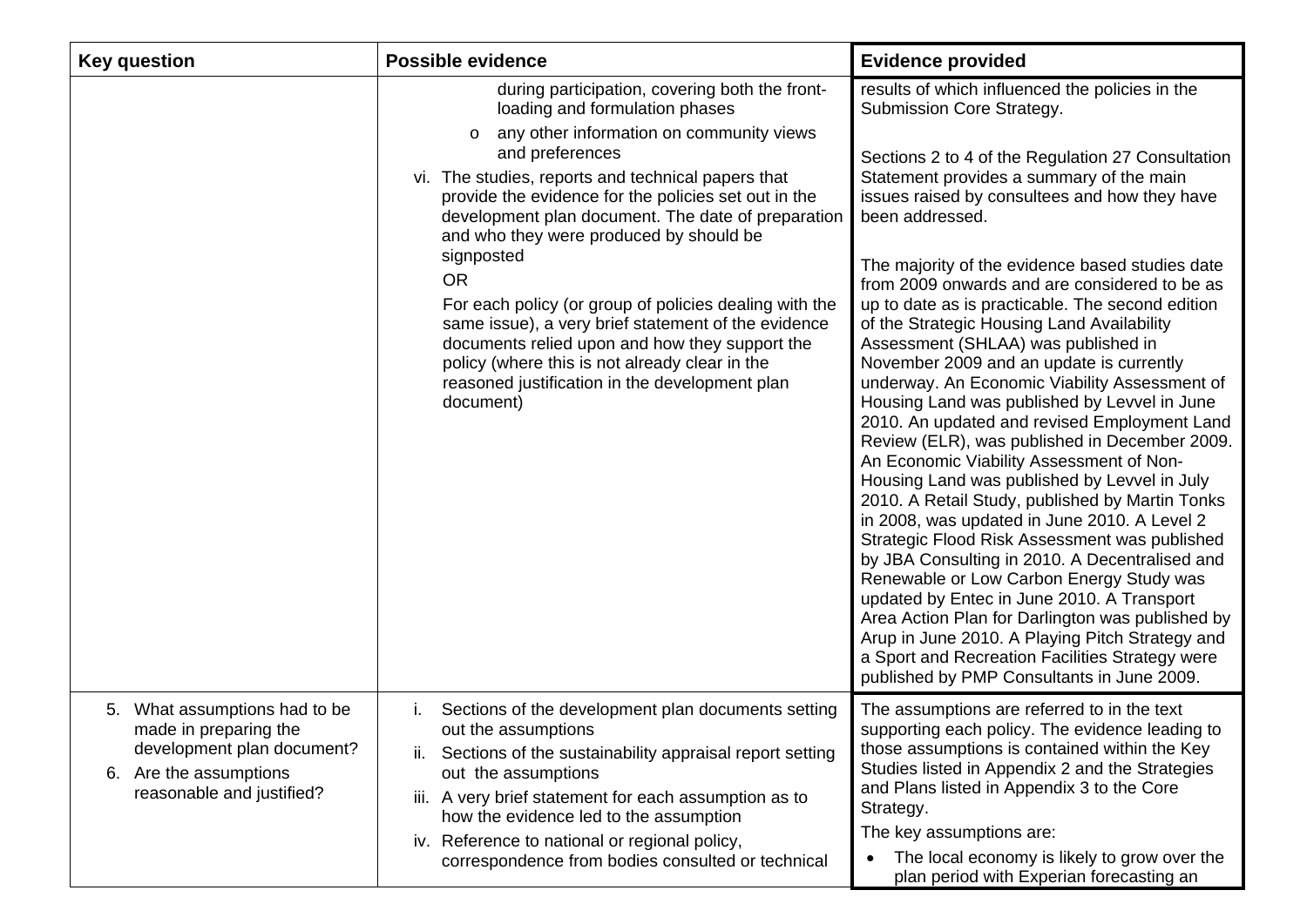| papers that provide the basis for assumptions | increase of 2,178 jobs between 2009 and                                                                                                                                                                                                                                                                                                                                                                                                                                                                                                                                                                                                                                                                                                                                                                                                                    |
|-----------------------------------------------|------------------------------------------------------------------------------------------------------------------------------------------------------------------------------------------------------------------------------------------------------------------------------------------------------------------------------------------------------------------------------------------------------------------------------------------------------------------------------------------------------------------------------------------------------------------------------------------------------------------------------------------------------------------------------------------------------------------------------------------------------------------------------------------------------------------------------------------------------------|
|                                               | 2026 (Table 25, ELR 2009).                                                                                                                                                                                                                                                                                                                                                                                                                                                                                                                                                                                                                                                                                                                                                                                                                                 |
|                                               | Not all of this growth will translate into<br>investment in new buildings as 15% is likely<br>to be accommodated within existing<br>premises (para 6.122, ELR 2009).                                                                                                                                                                                                                                                                                                                                                                                                                                                                                                                                                                                                                                                                                       |
|                                               | Experian forecast a requirement for 101.5ha<br>of employment land (para 6.132, ELR 2009).                                                                                                                                                                                                                                                                                                                                                                                                                                                                                                                                                                                                                                                                                                                                                                  |
|                                               | 5,813 net additional dwellings are required<br>2011-2026 to: accommodate new<br>households forming within the existing<br>population; to reflect local economic growth<br>and, to replace obsolete housing stock<br>(paras 6.1.1-6.1.4 Submission Core<br>Strategy).                                                                                                                                                                                                                                                                                                                                                                                                                                                                                                                                                                                       |
|                                               | The housing trajectory anticipates that<br>approximately 75% of new dwellings will be<br>built on previously developed land until 2021,<br>when the figure will fall to about 60% (Figure<br>6.2 Submission Core Strategy).                                                                                                                                                                                                                                                                                                                                                                                                                                                                                                                                                                                                                                |
|                                               | Approximately 750 proposed dwellings and<br>86ha of proposed employment land are<br>located in Flood Zone 1. Approximately 4900<br>new dwellings and 195ha of new<br>employment land are located in Flood Zone<br>2. However, not all of the sites are located in<br>places that would enable the highest<br>regeneration benefits to be secured nor the<br>most desirable sustainable development to<br>be achieved. Therefore, to address the wider<br>sustainability and regeneration objectives of<br>the Core Strategy, the brownfield locations of<br>the Town Centre and Town Centre Fringe<br>are included as strategic locations for future<br>development, despite being located in Flood<br>Zone 3 (paras 3.1.1-3.4.4, PPS25 Sequential<br>Test and Exception Test for the LDF Core<br>Strategy).<br>There is no capacity to support additional |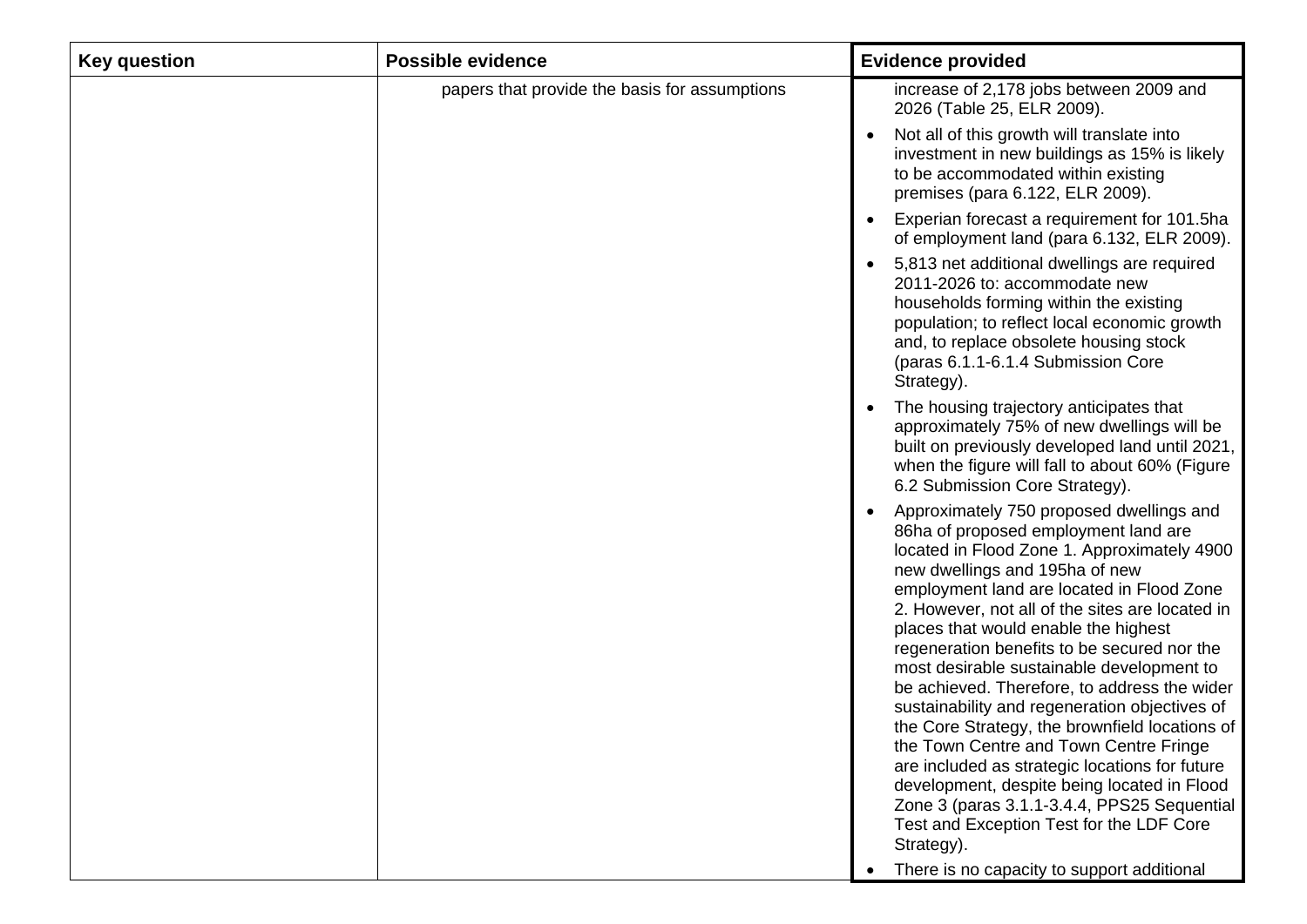| <b>Key question</b>                                                                                                       | <b>Possible evidence</b>                                                                                                                                                                  | <b>Evidence provided</b>                                                                                                                                                                                                                                                                                                                                                                                                                      |
|---------------------------------------------------------------------------------------------------------------------------|-------------------------------------------------------------------------------------------------------------------------------------------------------------------------------------------|-----------------------------------------------------------------------------------------------------------------------------------------------------------------------------------------------------------------------------------------------------------------------------------------------------------------------------------------------------------------------------------------------------------------------------------------------|
|                                                                                                                           |                                                                                                                                                                                           | convenience floorspace until 2026 and there<br>is no need to identify a five year land supply<br>of sites for convenience retailing (paras 3.14-<br>3.31, Darlington Retail Study 2010).                                                                                                                                                                                                                                                      |
|                                                                                                                           |                                                                                                                                                                                           | By 2016 there is expected to be a small<br>amount of additional capacity (£11.7m) for<br>comparison goods, supporting around 4,300<br>sq m (gross). By 2021 it will become more<br>significant supporting around 16,600 sq m<br>(gross) comparison goods floorspace and by<br>2026 the surplus £93.9m would support<br>around 27,000 sq m (gross) of additional<br>town centre floorspace (paras 4.19-4.31,<br>Darlington Retail Study 2010). |
|                                                                                                                           |                                                                                                                                                                                           | The Borough's Growth Strategy is likely to<br>increase demand for electricity by<br>approximately 10% and demand for heat by<br>13% (para 3.3.2 Submission Core Strategy).                                                                                                                                                                                                                                                                    |
|                                                                                                                           |                                                                                                                                                                                           | Within the Borough, there is relatively low but<br>increasing car ownership, high but declining bus<br>usage, and significantly increased levels of<br>walking and (from a low base) cycling. Rail<br>patronage is also rising. There is considerable<br>potential to achieve reductions in car use (para<br>9.11 Submission Core Strategy).                                                                                                  |
| <b>Alternatives</b>                                                                                                       |                                                                                                                                                                                           |                                                                                                                                                                                                                                                                                                                                                                                                                                               |
| 7. Can it be shown that the<br>council's chosen approach is<br>the most appropriate given the<br>reasonable alternatives? | Sections of the consultation statement showing how<br>İ.<br>the community was involved in considering issues,<br>alternatives and options<br>Documents used in community involvement with | Issues and Options document, Preferred Options<br>and Revised Preferred Options show that the<br>chosen approach is the most appropriate.<br>Reg 27 Consultation Statement has a section on                                                                                                                                                                                                                                                   |
| 8. Have realistic alternatives<br>been considered and is there a<br>clear audit trail showing how                         | stakeholders and communities encouraging them to<br>identify the issues and options they wished to see<br>considered                                                                      | the consultations that were carried out at each<br>Reg 25 stage<br>Copy of response form at Issues and Options                                                                                                                                                                                                                                                                                                                                |
| and why the preferred<br>strategy/approach was arrived<br>at?                                                             | Any report produced at the end of the front loading<br>iii.<br>phase of plan preparation setting out the issues and                                                                       | Housing options appraisal published at Revised<br><b>Preferred Options</b>                                                                                                                                                                                                                                                                                                                                                                    |
| 9. Where a balance had to be<br>struck in taking decisions                                                                | options raised<br>iv. Sections of the preferred strategy report explaining:                                                                                                               | Connections study has sections where different<br>housing locations were considered.<br>Cabinet reports give reasons why some options                                                                                                                                                                                                                                                                                                         |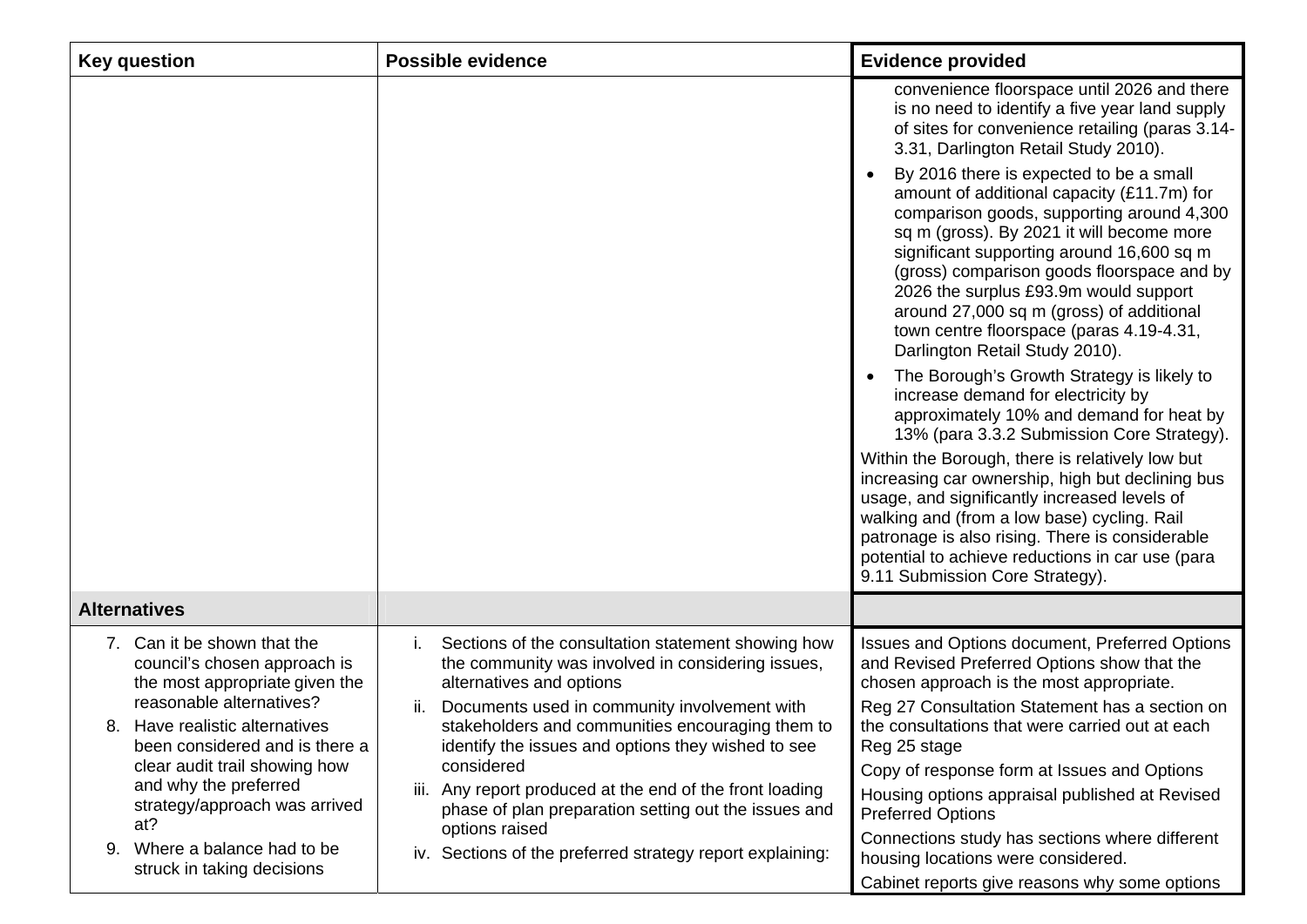| Key question                                                                                                                                                                                                            | <b>Possible evidence</b>                                                                                                                                                                                                                                                                                                                                                                                                                                                                                                                                                                                                                                                                                                                                                                                                                                                                                                                                                                                                                                                         | <b>Evidence provided</b>                                                                                                                                                                                                                                                                                                                                                                                                                                                                                                                                                                                                                                                                                                                                      |
|-------------------------------------------------------------------------------------------------------------------------------------------------------------------------------------------------------------------------|----------------------------------------------------------------------------------------------------------------------------------------------------------------------------------------------------------------------------------------------------------------------------------------------------------------------------------------------------------------------------------------------------------------------------------------------------------------------------------------------------------------------------------------------------------------------------------------------------------------------------------------------------------------------------------------------------------------------------------------------------------------------------------------------------------------------------------------------------------------------------------------------------------------------------------------------------------------------------------------------------------------------------------------------------------------------------------|---------------------------------------------------------------------------------------------------------------------------------------------------------------------------------------------------------------------------------------------------------------------------------------------------------------------------------------------------------------------------------------------------------------------------------------------------------------------------------------------------------------------------------------------------------------------------------------------------------------------------------------------------------------------------------------------------------------------------------------------------------------|
| between competing<br>alternatives is it clear how and<br>why these decisions were<br>made?                                                                                                                              | how alternatives were developed and evaluated, and<br>why alternatives were rejected in favour of the<br>preferred strategy<br>v. Sections of the sustainability appraisal report<br>showing the options and alternatives and explaining<br>how they were objectively assessed<br>Reports prepared during the plan preparation<br>VI.<br>process (including after the preferred strategy<br>participation) contributing to the decisions made on<br>the inclusion of policies in the development plan<br>document<br>vii. Sections of the consultation statement explaining<br>how the main findings of consultation support the<br>decisions<br>viii. Sections of the representations statement<br><b>OR</b><br>A brief statement of the influence upon decisions of:<br>the issues raised during stakeholder and community<br>engagement, and how they have been addressed<br>ix. Any other documentation showing how alternatives<br>were developed and evaluated<br>x. A very brief statement and any other supporting<br>documentation of the way decisions have been taken | rejected, e.g. housing options at revised<br>preferred options stage.<br>Chapter 5 of the Sustainability Appraisal Report<br>shows the options and alternatives considered in<br>production of the Core Strategy and how they<br>were objectively assessed. The assessments of<br>options against the sustainability objectives are<br>fully shown in Appendix F of the Sustainability<br>Appraisal.<br>Chapter 5 of the Sustainability Appraisal also<br>demonstrates how in nearly all cases, the option<br>found to be the most sustainable by the SA was<br>that taken forward in development of the Core<br><b>Strategy Preferred Options.</b>                                                                                                           |
| 10. Does the sustainability<br>appraisal show how the<br>different options perform and<br>is it clear that sustainability<br>considerations informed the<br>content of the development<br>plan document from the start? | A structure to the development plan document which<br>Ι.<br>reports the sustainability appraisal findings in relation<br>to each policy<br>Sections of the sustainability appraisal report which<br>ii.<br>set out how sustainability appraisal has influenced<br>the development of the preferred strategy and how<br>policies have been revised in the light of<br>sustainability appraisal findings<br>iii. Reports made as part of plan-making which indicate<br>how sustainability appraisal has influenced the<br>choice of strategy and the content of policies                                                                                                                                                                                                                                                                                                                                                                                                                                                                                                           | The sustainability appraisal of the Core Strategy:<br>Issues and Options 2008 shows how the different<br>options perform and appraisals of subsequent<br>versions of the Core Strategy demonstrate that<br>sustainability considerations informed the<br>progression of the development plan document.<br>The appraisals include assessments of the Core<br>Strategy objectives, as well as the policies, and<br>the cumulative effects of preferred options and<br>revised policies. Where negative effects are<br>identified, the appraisals recommend a<br>combination of mitigation measures. Changes<br>are also recommended to enhance the positive<br>effects of policies. Recommended changes in the<br>sustainability appraisals are incorporated in |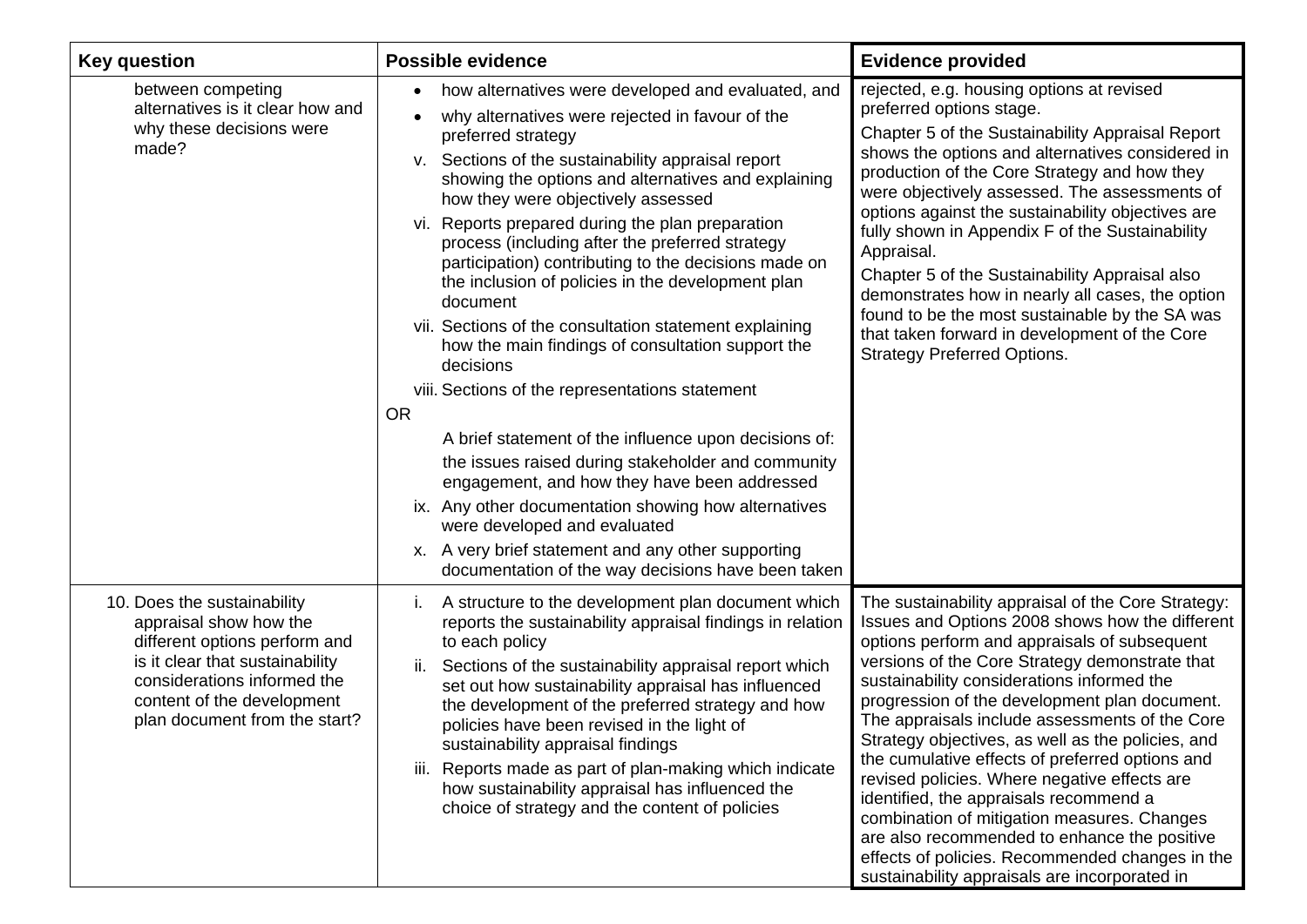| <b>Key question</b>                                                                                                                                                                                                                                     | <b>Possible evidence</b>                                                                                                                                                                                                                                                                                                                                                                                                                                                                                                                                                                                                                                                                                                                                                               | <b>Evidence provided</b>                                                                                                                                                                                                                                                                                                                                                                                                                                                                                                                                                                                                                                                                                                                                                                      |
|---------------------------------------------------------------------------------------------------------------------------------------------------------------------------------------------------------------------------------------------------------|----------------------------------------------------------------------------------------------------------------------------------------------------------------------------------------------------------------------------------------------------------------------------------------------------------------------------------------------------------------------------------------------------------------------------------------------------------------------------------------------------------------------------------------------------------------------------------------------------------------------------------------------------------------------------------------------------------------------------------------------------------------------------------------|-----------------------------------------------------------------------------------------------------------------------------------------------------------------------------------------------------------------------------------------------------------------------------------------------------------------------------------------------------------------------------------------------------------------------------------------------------------------------------------------------------------------------------------------------------------------------------------------------------------------------------------------------------------------------------------------------------------------------------------------------------------------------------------------------|
|                                                                                                                                                                                                                                                         |                                                                                                                                                                                                                                                                                                                                                                                                                                                                                                                                                                                                                                                                                                                                                                                        | subsequent versions of the Core Strategy.                                                                                                                                                                                                                                                                                                                                                                                                                                                                                                                                                                                                                                                                                                                                                     |
| 11. Does the development plan<br>document adequately expand<br>upon regional guidance rather<br>than simply duplicate it?<br>12. Does the strategy take forward<br>the regional context reflecting<br>the local issues and<br>objectives?               | Sections of the development plan document which<br>explain where and how regional guidance has been<br>elaborated upon and the reasons<br>The regional development agency/regional planning<br>ii.<br>body letter confirming that the development plan<br>document is in general conformity with the regional<br>special strategy<br>Representations received from the regional<br>iii.<br>development agency/regional planning body<br>iv. Representations from the Government Office<br>v. Reports or copies of correspondence as to how the<br>representations have been considered and dealt with                                                                                                                                                                                  | Not Applicable.                                                                                                                                                                                                                                                                                                                                                                                                                                                                                                                                                                                                                                                                                                                                                                               |
| <b>Effective</b>                                                                                                                                                                                                                                        |                                                                                                                                                                                                                                                                                                                                                                                                                                                                                                                                                                                                                                                                                                                                                                                        |                                                                                                                                                                                                                                                                                                                                                                                                                                                                                                                                                                                                                                                                                                                                                                                               |
| <b>Deliverable</b>                                                                                                                                                                                                                                      |                                                                                                                                                                                                                                                                                                                                                                                                                                                                                                                                                                                                                                                                                                                                                                                        |                                                                                                                                                                                                                                                                                                                                                                                                                                                                                                                                                                                                                                                                                                                                                                                               |
| 13. Has the council clearly<br>identified what the issues are<br>that the development plan<br>document is seeking to<br>address?<br>14. Have priorities been set so<br>that it is clear what the<br>development plan document is<br>seeking to achieve? | Sections of the development plan document which<br>refer to the vision and objectives of the sustainable<br>community strategy and the issues identified there<br>A statement prepared following stakeholder and<br>ii.<br>community engagement in the front-loading phase of<br>plan-making setting out the identified issues for the<br>development plan document A spatial portrait based<br>on the advice in 'Policies for spatial plans' presented<br>as part of the core strategy<br>iii. A core strategy vision which is framed to set out the<br>outcomes which are sought for the future<br>iv. Sections of the development plan document which<br>identify the main issues addressed<br>v. Sections of the development plan document which<br>indicate the priority outcomes | Table 2.2 of the Submission Core Strategy<br>identifies the key issues from the Sustainable<br>Community Strategy to be addressed through the<br>development plan document. The Table lists the<br>issues and identifies where they are dealt with<br>within the Core Strategy.<br>Table 2.3 lists other issues and indicates where<br>they are dealt with in the development plan<br>document.<br>Paragraphs 2.23-2.29 set out the spatial vision<br>for the Core Strategy with a commentary on the<br>outcomes which are sought by 2026.<br>Policy CS1 sets out the document's locational<br>strategy and attempts to concentrate new<br>development in sustainable locations within and<br>on the edge of the urban area. The Policy<br>prioritises delivery in named strategic locations. |
| 15. Are there any cross-boundary<br>issues that should be<br>addressed and, if so, have<br>they been adequately                                                                                                                                         | Sections of the regional spatial strategy which<br>İ.<br>identify cross-boundary issues.<br>Sections of the development plan document setting<br>ii.                                                                                                                                                                                                                                                                                                                                                                                                                                                                                                                                                                                                                                   | Table 2.1 lists the cross-boundary issues and<br>indicates where they are dealt with in the<br>document. The issues are also identified and<br>addressed in several sub-regional documents                                                                                                                                                                                                                                                                                                                                                                                                                                                                                                                                                                                                    |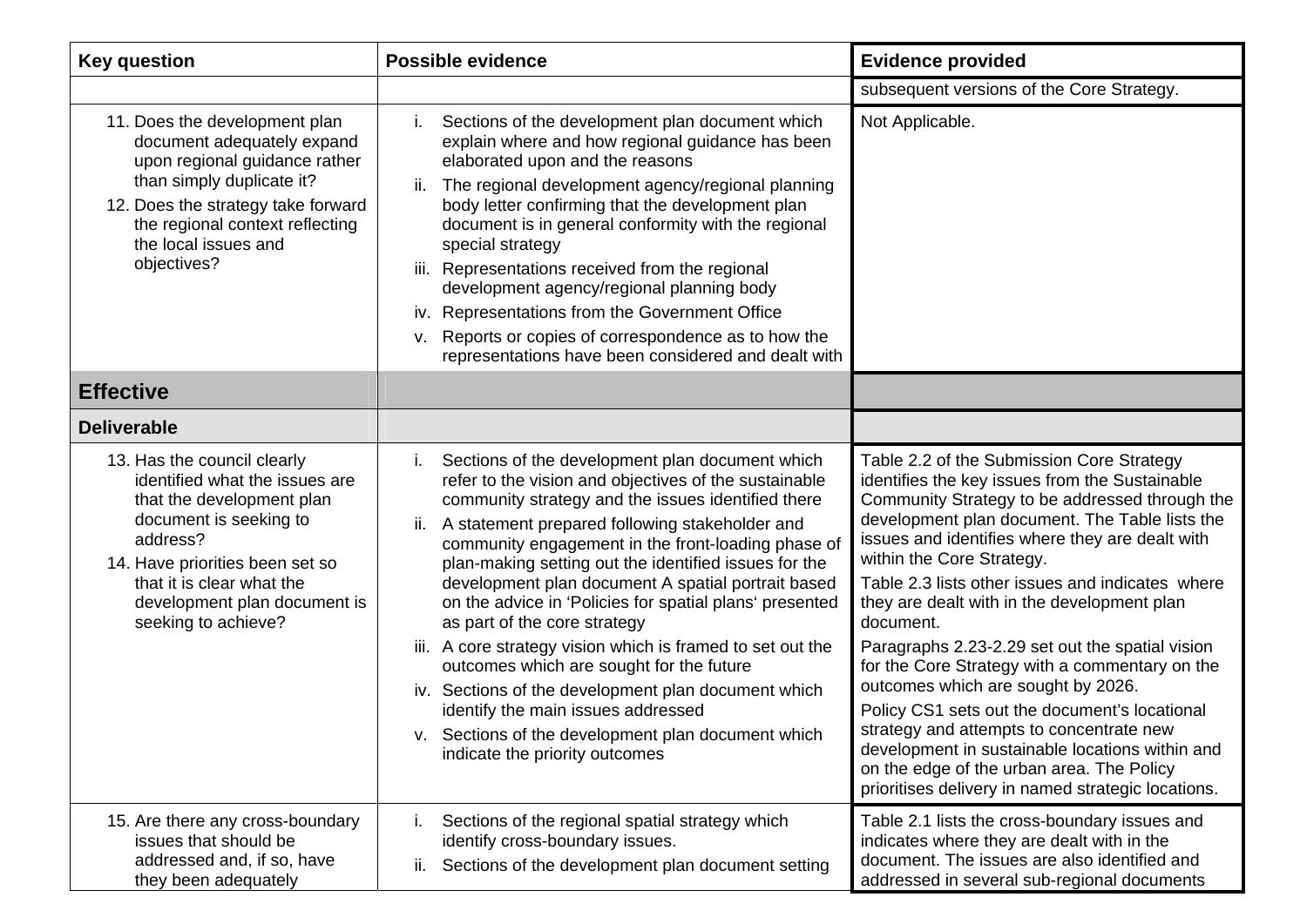| <b>Key question</b>                                                                                                                                                                                          | <b>Possible evidence</b>                                                                                                                                                                                                                                                                                                                                                                                                                                                                                                                                                    | <b>Evidence provided</b>                                                                                                                                                                                                                                                                                                                                                                                                                                     |
|--------------------------------------------------------------------------------------------------------------------------------------------------------------------------------------------------------------|-----------------------------------------------------------------------------------------------------------------------------------------------------------------------------------------------------------------------------------------------------------------------------------------------------------------------------------------------------------------------------------------------------------------------------------------------------------------------------------------------------------------------------------------------------------------------------|--------------------------------------------------------------------------------------------------------------------------------------------------------------------------------------------------------------------------------------------------------------------------------------------------------------------------------------------------------------------------------------------------------------------------------------------------------------|
| addressed?                                                                                                                                                                                                   | out cross-boundary issues and the response to them<br>iii. Reports on relevant studies which cover wider areas<br>than the local authority and how the development<br>plan document addresses their findings or<br>recommendations<br>iv. Records of meetings with adjoining authorities or<br>relevant agencies which confirm that there are no<br>cross-boundary issues of significance                                                                                                                                                                                   | such as the Tees Valley Strategic Housing<br>Market Assessment 2009, Tees Valley Gateway<br>Study 2004 and Tees Valley City Region:<br>Connectivity and Accessibility Study 2010.                                                                                                                                                                                                                                                                            |
| 16. Does the development plan<br>document contain clear<br>objectives?                                                                                                                                       | A spatial portrait which identifies the key issues<br>facing the area<br>A core strategy vision which is framed to set out the<br>ii.<br>outcomes which are sought for the future<br>The strategic objectives of the development plan<br>III.<br>document, and the commentary in the development<br>plan document of how they derive from the spatial<br>portrait and vision                                                                                                                                                                                                | The strategic objectives are listed in paragraph<br>2.30 of the Submission Core Strategy. Their<br>relationships to the issues are identified in Tables<br>2.1, 2.2 and 2.3.                                                                                                                                                                                                                                                                                 |
| 17. Are the objectives specific to<br>the place; as opposed to being<br>general and applicable to<br>anywhere?<br>18. Is there a direct relationship<br>between the identified issues<br>and the objectives? | The spatial portrait and the commentary in the<br>i.<br>development plan document as to how the objectives<br>derive from it<br>Confirmation from the local strategic partnership and<br>ii.<br>partner organisations that they agree the objectives<br>as being specific to the place                                                                                                                                                                                                                                                                                      | The objectives are Darlington specific, e.g. 1 and<br>2 relate to the two key strands of the sustainable<br>community strategy, 'One Darlington' and<br>'Perfectly Placed'. There are specific references<br>to Darlington and the Tees Valley in three other<br>objectives.<br>The strategic objectives are listed in paragraph<br>2.30 of the Submission Core Strategy. Their<br>relationships to the issues are identified in Tables<br>2.1, 2.2 and 2.3. |
| 19. Is it clear how the policies will<br>meet the objectives?<br>20. Are there any obvious gaps in<br>the policies, with regard to the<br>objectives of the development<br>plan document?                    | Relevant sections of the development plan document<br>i.<br>which explain how policies derive from the objectives<br>and are designed to meet them<br>ii.<br>Relevant sections of the sustainable community<br>strategy which identify its objectives<br>Confirmation from the local strategic partnership and<br>Ш.<br>partner organisations that they believe the polices<br>will achieve the agreed objectives<br>iv. Research reports and studies which address the<br>means to address objectives and conclude that the<br>policies are appropriate and should succeed | The relationships between the objectives and the<br>policies are identified in Tables 2.1, 2.2 and 2.3<br>of the Submission Core Strategy.<br>Every issue has at least one policy designed to<br>address it, so there are no obvious gaps in the<br>policies.                                                                                                                                                                                                |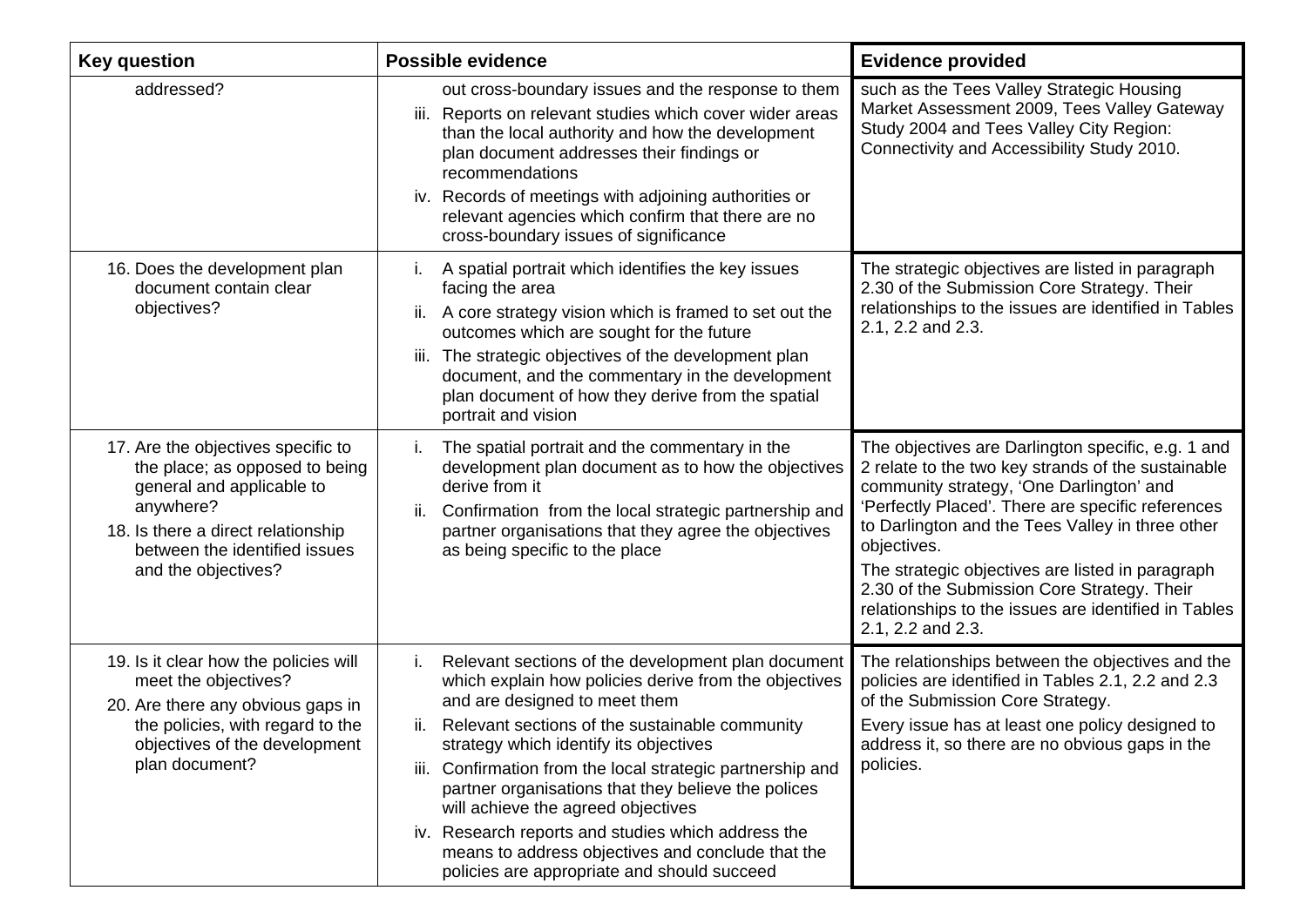| <b>Key question</b>                                                                                                                                                                                                      | <b>Possible evidence</b>                                                                                                                                                                                                                                                                                                                                                                                                                   | <b>Evidence provided</b>                                                                                                                                                                                                                                                                                                                                                                                                                                                        |
|--------------------------------------------------------------------------------------------------------------------------------------------------------------------------------------------------------------------------|--------------------------------------------------------------------------------------------------------------------------------------------------------------------------------------------------------------------------------------------------------------------------------------------------------------------------------------------------------------------------------------------------------------------------------------------|---------------------------------------------------------------------------------------------------------------------------------------------------------------------------------------------------------------------------------------------------------------------------------------------------------------------------------------------------------------------------------------------------------------------------------------------------------------------------------|
|                                                                                                                                                                                                                          | v. Sections of the development plan document, reports<br>or other documents which discuss the matters which<br>should be addressed in the development plan<br>document.                                                                                                                                                                                                                                                                    |                                                                                                                                                                                                                                                                                                                                                                                                                                                                                 |
| 21. Are there realistic timescales<br>related to the objectives?                                                                                                                                                         | Sections of the development plan document which<br>Τ.<br>address delivery and the timescales for key<br>developments and initiatives<br>Confirmation from the local strategic partnership and<br>ii.<br>partner organisations that the timescales are realistic<br>in terms of their contribution to delivery                                                                                                                              | The Objectives cover the period upto 2026 (and<br>beyond for some, such as Objectives 1 and 2).<br>The Infrastructure Delivery Plan includes<br>timescales, where they are known, usually linked<br>to approved or committed funding or provided by<br>the infrastructure providers themselves.                                                                                                                                                                                 |
| 22. Are the policies internally<br>consistent?                                                                                                                                                                           | Sections of the development plan document,<br>i.<br>documents used in community involvement, and<br>technical papers which demonstrate that the<br>objectives are consistent<br>A very brief statement explaining how the council<br>ii.<br>considers its objectives are consistent                                                                                                                                                        | There have been no representations claiming<br>that the policies are internally inconsistent.<br>Work undertaken as part of the Sustainability<br>Appraisals specifically considers the internal<br>consistency of policies from a sustainability<br>perspective.                                                                                                                                                                                                               |
| 23. Does the development plan<br>document contain material<br>which:<br>is already in another plan<br>٠<br>should be logically be in a<br>$\bullet$<br>different plan<br>should not be in a plan at<br>$\bullet$<br>all? | Information in the local development scheme, or<br>İ.<br>provided separately, about the scope and content<br>(actual and intended) of each development plan<br>document. This should show how they combine to<br>provide a coherent policy structure<br>Representations from the Government Office<br>ii.<br>Reports or copies of correspondence as to how the<br>iii.<br>representations have been considered and dealt with              | Figure 1.1 in the Submitted Core Strategy shows<br>the relationship between the Core Strategy and<br>the other local development framework<br>documents. There have been no representations<br>claiming that any of the material within the Core<br>Strategy is inappropriate.                                                                                                                                                                                                  |
| 24. Does the development plan<br>document explain how its key<br>policy objectives will be<br>achieved?                                                                                                                  | Sections of the development plan document that<br>Ι.<br>identify the key objectives and how they will be<br>delivered upon<br>Confirmation from the relevant agencies that they<br>ii.<br>support the objectives and the identified means of<br>delivery<br>iii. Other supporting material - for example,<br>commitments in the local area agreement that will<br>support the delivery of the strategy in the<br>development plan document | The strategic objectives are described in<br>paragraph 2.30 of the Submission Core Strategy.<br>Delivery will be achieved through implementation<br>of the Core Strategy Policies and through the<br>implementation of policies yet to be published in<br>other development plan documents, such as the<br>Accommodating Growth DPD, the Making Places<br>DPD, the Town Centre Fringe Area Action Plan<br>and the Design of New Development<br>Supplementary planning Document. |
| 25. If there are development<br>management policies, are they                                                                                                                                                            | Sections of the development plan document that<br>j.<br>show how the development management policies:                                                                                                                                                                                                                                                                                                                                      | Section 3.2 and Policy CS2: Achieving High<br>Quality, Sustainable Design derive from and                                                                                                                                                                                                                                                                                                                                                                                       |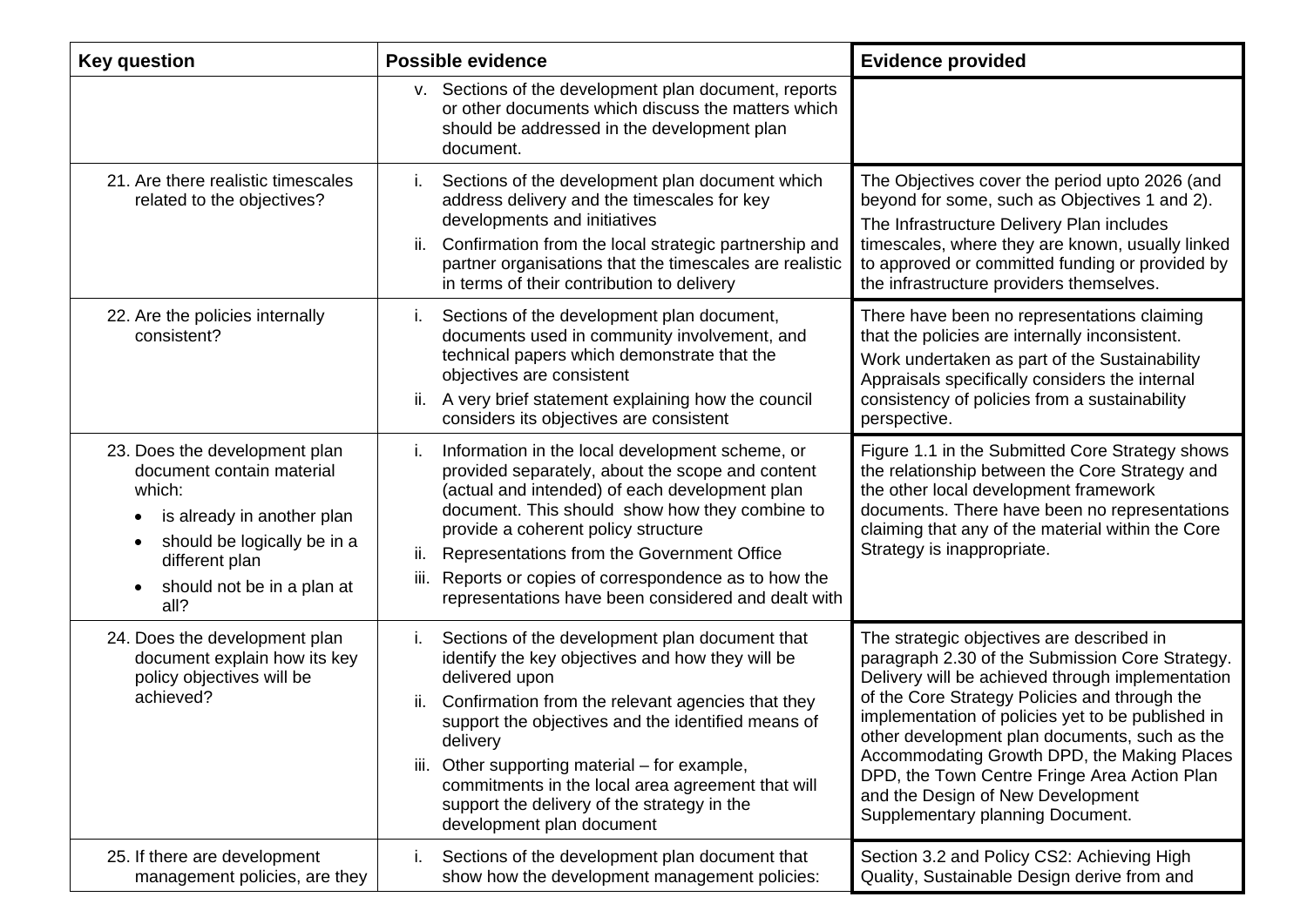| <b>Key question</b>                           | Possible evidence                                                                                                           | <b>Evidence provided</b>                                                                                                                                                                                                                                                                                                                                                                                                                                                                                                                                         |
|-----------------------------------------------|-----------------------------------------------------------------------------------------------------------------------------|------------------------------------------------------------------------------------------------------------------------------------------------------------------------------------------------------------------------------------------------------------------------------------------------------------------------------------------------------------------------------------------------------------------------------------------------------------------------------------------------------------------------------------------------------------------|
| supportive of the strategy and<br>objectives? | will help to deliver the strategy<br>$\bullet$<br>derive from, and elaborate on, the objectives and<br>policies of the plan | support several Strategic Objectives 1, 2, 6, 7<br>and 8.<br>Section 3.3 and Policy CS3: Promoting<br>Renewable Energy derive from and support<br>Objective 1.<br>Section 3.4 and Policy CS4: Developer<br>Contributions derive from and support Objectives<br>1, 2, 3, 4, 6, 7 and 8.<br>Section 5.1 and retail Policies CS7, CS8 and<br>CS9 derive from and support Objectives 2, 3,5<br>and 7.<br>Paragraphs 6.1.2-6.2.10 and housing Policies<br>CS10 and CS11 elaborate on and support<br>Objectives 2 and 4.<br>Section 6.4 and Policy CS13: Accommodating |
|                                               |                                                                                                                             | Travelling Groups elaborates on and supports<br>Objectives 2, 6 and 7.<br>Section 7.1 and Policy CS14: Promoting Local<br>Character and Distinctiveness elaborate on and<br>support Objectives 5, 6 and 7.<br>Section 7.2 and Policy CS15: Protecting and<br><b>Enhancing Biodiversity and Geodiversity</b><br>elaborates on and supports Objective 7.<br>Section 7.3 and Policy CS16: Protecting<br>Environmental Resources, Human Health and<br>Safety elaborates and supports Objectives 1 and                                                                |
|                                               |                                                                                                                             | 7.<br>Section 8.1 and Policy CS17: Delivering a<br>Multifunctional Green Infrastructure Network<br>elaborates on and supports Objectives 6 and 7.<br>Section 8.2 and Policy CS18: Promoting Quality,<br>Accessible Sport and Recreation Facilities<br>elaborates on and supports Objectives 2 and 6.<br>Chapter 9 and Policy CS19: Improving Transport<br>Infrastructure and Creating a Sustainable<br>Transport Network elaborates on and supports<br>Objectives 1, 2, 5 and 8.                                                                                 |
| 26. Have the infrastructure                   | A section or sections of the development plan                                                                               | The Infrastructure Delivery Plan (IDP) identifies                                                                                                                                                                                                                                                                                                                                                                                                                                                                                                                |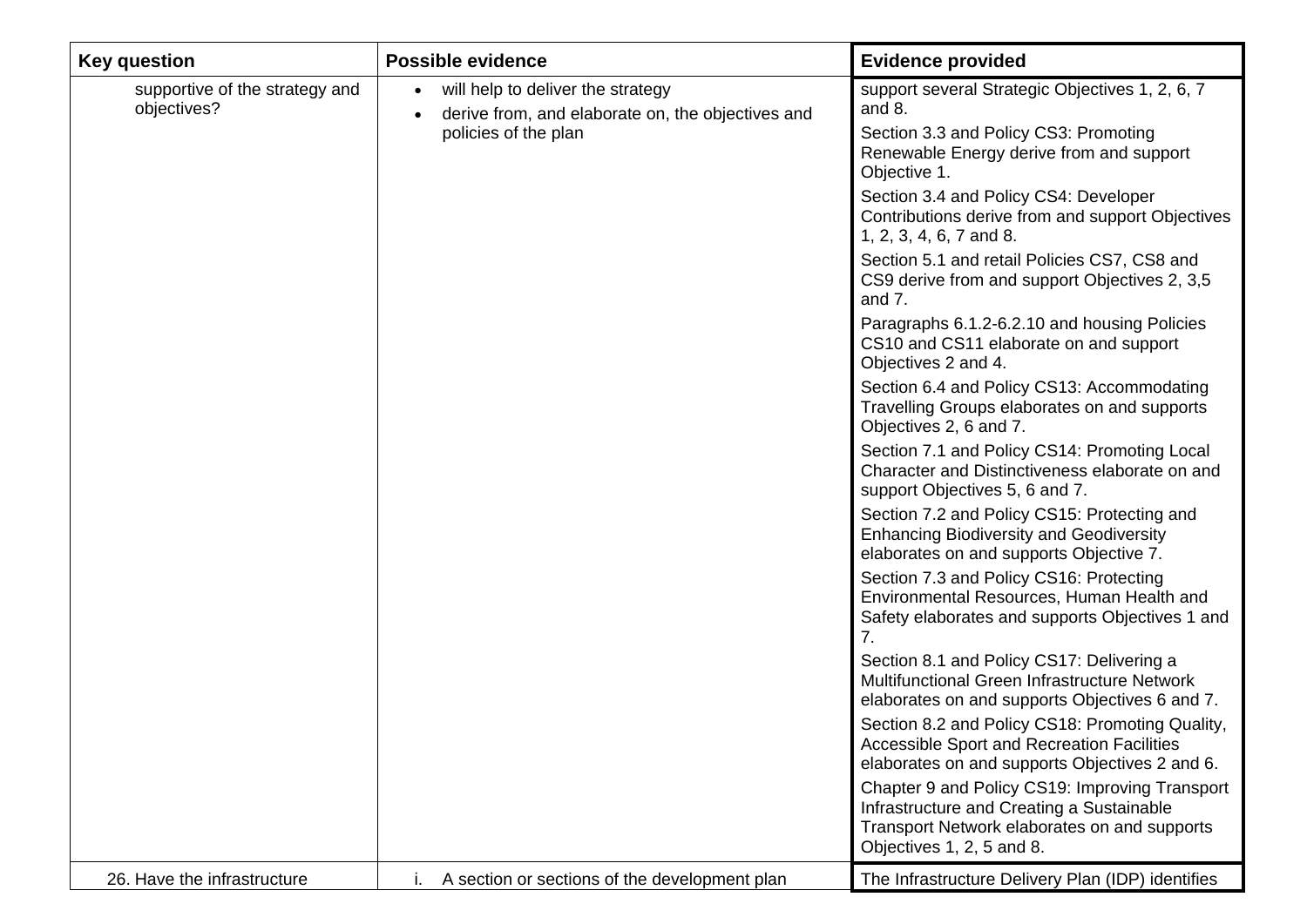| <b>Key question</b>                                                                                            | <b>Possible evidence</b>                                                                                                                                                                                                                                                                                                                                                                                                                                                                                                                                                                                                                                                                                                                                                                                                                                                                                                  | <b>Evidence provided</b>                                                                                                                                                                                                                                                                                                                                                                                                                                                                                                                                                                                                                                                                                                                                                                                                                                                                                                                                                                                                                                                     |
|----------------------------------------------------------------------------------------------------------------|---------------------------------------------------------------------------------------------------------------------------------------------------------------------------------------------------------------------------------------------------------------------------------------------------------------------------------------------------------------------------------------------------------------------------------------------------------------------------------------------------------------------------------------------------------------------------------------------------------------------------------------------------------------------------------------------------------------------------------------------------------------------------------------------------------------------------------------------------------------------------------------------------------------------------|------------------------------------------------------------------------------------------------------------------------------------------------------------------------------------------------------------------------------------------------------------------------------------------------------------------------------------------------------------------------------------------------------------------------------------------------------------------------------------------------------------------------------------------------------------------------------------------------------------------------------------------------------------------------------------------------------------------------------------------------------------------------------------------------------------------------------------------------------------------------------------------------------------------------------------------------------------------------------------------------------------------------------------------------------------------------------|
| implications of the<br>strategy/policies clearly been<br>identified?                                           | document where infrastructure needs are identified<br>and the proposed solutions put forward<br>Representations in respect of infrastructure<br>ii.<br>Reports or copies of correspondence as to how<br>Ш.<br>representations in relation to infrastructure have<br>been considered and dealt with                                                                                                                                                                                                                                                                                                                                                                                                                                                                                                                                                                                                                        | the key pieces of infrastructure needed to<br>achieve the objectives and policies in the Core<br>Strategy, the broad locations where the<br>infrastructure will be located as well as their<br>delivery mechanisms.<br>The infrastructure providers have been consulted<br>at every stage of the Core Strategy process and<br>have been consulted on draft versions of the IDP.<br>Their comments are reflected in the submitted<br>IDP.<br>The responses to the IDP (or LIP as it was then),<br>officer responses and proposed changes for the<br>Core Strategy: Revised Preferred Options is on<br>the Core Strategy page of the website.<br>Responses were reported to Economic aand<br>Environment Scrutiny Committee (EESC).                                                                                                                                                                                                                                                                                                                                            |
| 27. Are the delivery mechanisms<br>and timescales for<br>implementation of the policies<br>clearly identified? | Sections of the development plan document setting<br>out delivery mechanisms and timescale<br>ii.<br>Other development plan documents being prepared<br>that develop the policies of the core strategy further<br>and set out how they will be delivered<br>iii. Research or studies that address matters of delivery<br>and the realistic timescales<br>iv. Documents that set out arrangements made or<br>planned for local delivery vehicles, or other delivery<br>mechanisms<br>v. Very brief statements on how other stakeholders<br>intend to support the delivery of the policies, with any<br>supporting correspondence or reports by the<br>authority or the relevant stakeholder<br>vi. Correspondence from stakeholders on delivery<br>mechanisms and timescale<br>vii. Reports or copies of correspondence as to how<br>representations on delivery and implementation have<br>been considered and dealt with | Policy CS10 clearly sets out the locational priority<br>and timing of new housing. Policy CS11 sets out<br>the targets for affordable housing and<br>paragraphs 6.2.6 and 6.2.7 explain how they will<br>be delivered. Policy CS19 sets out improvements<br>to the transport network in the short, medium and<br>long terms.<br>The Implementation Framework (Chapter 10)<br>sets out the main ways each of the Core Strategy<br>Policies will be delivered. More detail about<br>exactly what will be provided, where, when and<br>by whom, is set out in the Infrastructure Delivery<br>Plan. All the delivery organisations were<br>consulted on several iterations of the<br>Implementation Framework and no objections<br>have been made to the current version.<br>Consultation reps and emails from various<br>infrastructure partners have been copied into the<br>text in the IDP. Concerns have been highlighted<br>in previous Scrutiny/Cabinet reports<br>(NWL/HA/EA concerns) and these have been<br>resolved.<br>The Housing Implementation Strategy 2011-2026 |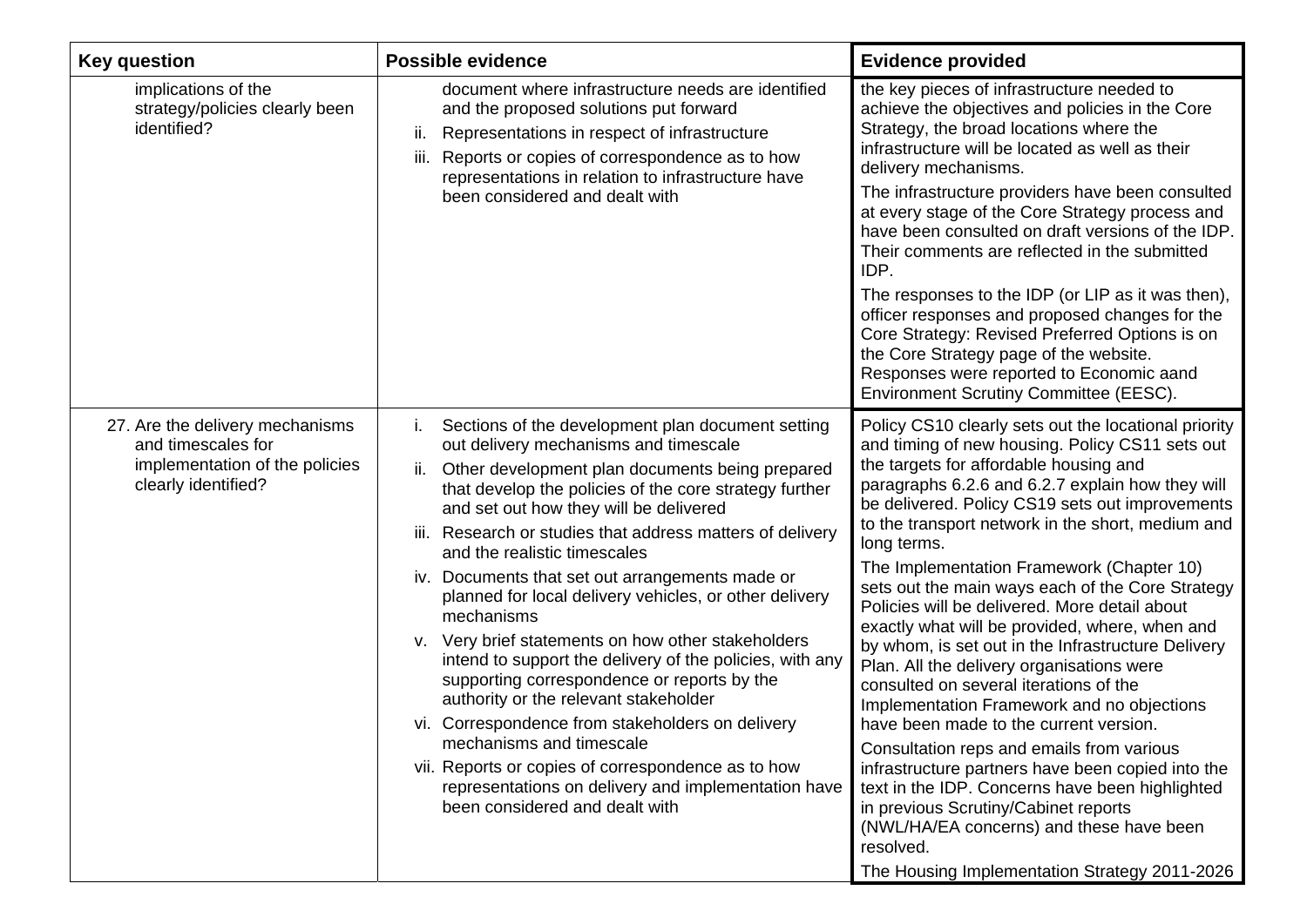| <b>Key question</b>                                                                                                                                                                                                                                                                                                      | <b>Possible evidence</b>                                                                                                                                                                                                                                                                                                                                                                                                                                                           | <b>Evidence provided</b>                                                                                                                                                                                                                                                                                                                                                                                                                                                                                                                                                                                                         |
|--------------------------------------------------------------------------------------------------------------------------------------------------------------------------------------------------------------------------------------------------------------------------------------------------------------------------|------------------------------------------------------------------------------------------------------------------------------------------------------------------------------------------------------------------------------------------------------------------------------------------------------------------------------------------------------------------------------------------------------------------------------------------------------------------------------------|----------------------------------------------------------------------------------------------------------------------------------------------------------------------------------------------------------------------------------------------------------------------------------------------------------------------------------------------------------------------------------------------------------------------------------------------------------------------------------------------------------------------------------------------------------------------------------------------------------------------------------|
|                                                                                                                                                                                                                                                                                                                          |                                                                                                                                                                                                                                                                                                                                                                                                                                                                                    | (HIMPS) sets out the Council's proposed<br>approach to managing the delivery of housing,<br>particularly overall housing numbers, affordable<br>housing and the use of previously developed<br>land.                                                                                                                                                                                                                                                                                                                                                                                                                             |
| 28. Is it clear who is going to<br>deliver the required<br>infrastructure and does the<br>timing of the provision<br>complement the timescale of<br>the strategy/policies?                                                                                                                                               | Confirmation from infrastructure providers that they<br>Τ.<br>support the solutions proposed and the identified<br>means and timescales for their delivery<br>Representations in respect of infrastructure<br>ii.<br>Reports or copies of correspondence on how<br>iii.<br>representations in relation to infrastructure and its<br>timing have been considered and dealt with                                                                                                     | The Infrastructure Delivery Plan (IDP) identifies<br>the key pieces of infrastructure needed to<br>achieve the objectives and policies in the Core<br>Strategy, the broad locations where the<br>infrastructure will be located as well as their<br>delivery mechanisms. All the infrastructure<br>providers have been consulted on the IDP and<br>their comments have been incorporated.<br>The responses to the IDP (or LIP as it was then),<br>officer responses and proposed changes for the<br>Core Strategy: Revised Preferred Options is on<br>the Core Strategy page of the website.<br>Responses were reported to EESC. |
| 29. Is it clear who is intended to<br>implement each part of the<br>strategy/ development plan<br>document?<br>30. Where actions required to<br>implement policy are outside<br>the direct control of the<br>council, is there evidence of<br>commitment from the relevant<br>organisation to implement the<br>policies? | Sections of the development plan document setting<br>Ι.<br>out responsibilities for delivery<br>Correspondence showing how other stakeholders<br>ii.<br>intend to support the delivery of the policies<br>Reports by the council or the relevant stakeholder<br>iii.<br>iv. Representations from stakeholders on<br>implementation<br>Reports or copies of correspondence as to how<br>v.<br>representations on delivery and implementation have<br>been considered and dealt with | The Implementation Framework (Chapter 10)<br>identifies the delivery organisations for each<br>Policy.<br>The IDP Schedule (in the IDP) shows where<br>funding has been committed. There is also the<br>LDS which is the 'planning' commitment to<br>deliver the documents to enable the delivery of<br>the sites.                                                                                                                                                                                                                                                                                                               |
| 31. Does the development plan<br>document reflect the concept<br>of spatial planning?<br>32. Does it go beyond traditional<br>land use planning by bringing<br>together $-$ and integrating $-$<br>policies for development, and<br>the use of land, with other<br>policies and programmes from                          | Sections of the development plan document that<br>Τ.<br>reflect the plans or strategies of other bodies<br>ii. Expressions of support from bodies responsible for<br>other strategies affecting the area<br>iii. Representations in respect of services provided by<br>other agencies<br>iv. Reports or copies of correspondence as to how the<br>representations have been considered and dealt<br>with. These should either clarify the issues raised in                         | The plans and strategies of other bodies are<br>referenced in the IDP e.g. East Coast Main Line<br>Route Utilisation Strategy, Network Rail 2008;<br>North East Routes, Route Plan, Network Rail<br>2008; Tees Catchment Flood Management Plan,<br>Environment Agency 2009; NHS County Durham<br>Five Year Strategy, 2008; Sport England Active<br>People Survey 2, 2008.                                                                                                                                                                                                                                                        |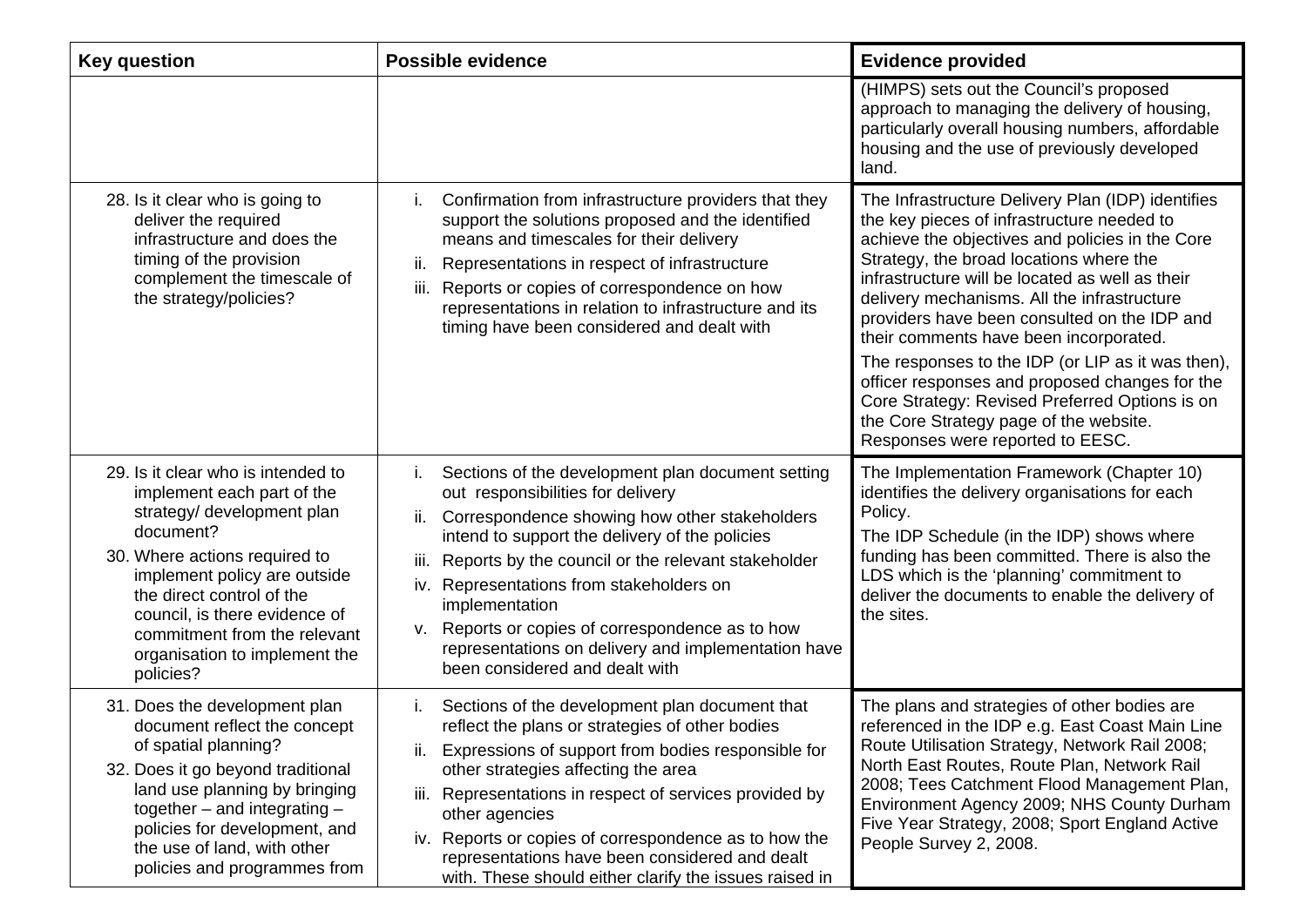| <b>Key question</b>                                                                                                                                                         | <b>Possible evidence</b>                                                                                                                                                                                                                                                                                                                                                                                                                                                                                                                                                                                                                                                                                                                                                                                                                                                                  | <b>Evidence provided</b>                                                                                                                                                                                                                                                                                                                                                                                                                                                                                                                                                                                                                                                                                                                                                                                                                              |
|-----------------------------------------------------------------------------------------------------------------------------------------------------------------------------|-------------------------------------------------------------------------------------------------------------------------------------------------------------------------------------------------------------------------------------------------------------------------------------------------------------------------------------------------------------------------------------------------------------------------------------------------------------------------------------------------------------------------------------------------------------------------------------------------------------------------------------------------------------------------------------------------------------------------------------------------------------------------------------------------------------------------------------------------------------------------------------------|-------------------------------------------------------------------------------------------------------------------------------------------------------------------------------------------------------------------------------------------------------------------------------------------------------------------------------------------------------------------------------------------------------------------------------------------------------------------------------------------------------------------------------------------------------------------------------------------------------------------------------------------------------------------------------------------------------------------------------------------------------------------------------------------------------------------------------------------------------|
| a variety of organisations that<br>influence the nature of places<br>and how they function?                                                                                 | the representation, or include a copy of the<br>substance of the representation                                                                                                                                                                                                                                                                                                                                                                                                                                                                                                                                                                                                                                                                                                                                                                                                           |                                                                                                                                                                                                                                                                                                                                                                                                                                                                                                                                                                                                                                                                                                                                                                                                                                                       |
| 33. Does the development plan<br>document take into account<br>matters which may be<br>imposed by circumstance,<br>notwithstanding the council's<br>views about the matter? | i.<br>Explicit recognition within the development plan<br>document that this may happen, and clear<br>information about how the plan strategy can<br>accommodate them<br>ii.<br>Consideration of the options in relation to such<br>matters as part of the evaluation of alternatives in a<br>report on the preferred strategy                                                                                                                                                                                                                                                                                                                                                                                                                                                                                                                                                            | Policy CS10: New Housing Development<br>acknowledges that new housing may not come<br>forward as quickly as envisaged. Therefore, the<br>Policy contains two contingencies to try and<br>deliver the number of dwellings required over the<br>plan period.<br>The HIMPS includes a risk assessment and<br>proposed interventions to maintain delivery of<br>housing numbers, affordable housing and<br>delivery on previously developed land.                                                                                                                                                                                                                                                                                                                                                                                                         |
| <b>Flexible</b>                                                                                                                                                             |                                                                                                                                                                                                                                                                                                                                                                                                                                                                                                                                                                                                                                                                                                                                                                                                                                                                                           |                                                                                                                                                                                                                                                                                                                                                                                                                                                                                                                                                                                                                                                                                                                                                                                                                                                       |
| 34. Is the development plan<br>document flexible enough to<br>respond to a variety of, or<br>unexpected changes in,<br>circumstances?                                       | Sections of the development plan document setting<br>out the assumptions of the plan and identifying the<br>circumstances when policies might need to be<br>reviewed<br>Sections of the annual monitoring report and<br>ii.<br>sustainability appraisal report describing how the<br>council will monitor:<br>the effectiveness of policies and what evidence is<br>$\bullet$<br>being collected to undertake this<br>changes affecting the baseline information and any<br>information on trends on which the development plan<br>document is based<br>Statements or correspondence from stakeholders<br>iii.<br>which commit to providing information to be used in<br>monitoring the progress of the policies and changes<br>in the baseline<br>iv. Risk analysis of the strategy and policies to<br>demonstrate robustness and how the plan could<br>cope with changing circumstances | The Annual Monitoring Report contains 42<br>indicators, of which there are 17 core indicators<br>specified nationally, together with 25 local<br>indicators that reflect the implementation of local<br>planning policies or measure locally significant<br>issues. A further integral part of the assessment<br>of policies has been to explore:<br>• Whether policies are achieving their objectives<br>and in particular, delivering sustainable<br>development;<br>• Whether policies have had unintended<br>consequences;<br>• Whether the assumptions and objectives behind<br>policies are still relevant; and<br>• Whether the targets are being achieved.<br>The HIMPS includes a risk assessment and<br>proposed interventions to maintain delivery of<br>housing numbers, affordable housing and<br>delivery on previously developed land. |
| 35. Is the development plan<br>document sufficiently flexible<br>to deal with any changes to,<br>for example, housing figures                                               | Sections within the development plan document<br>İ.<br>dealing with possible change areas and how they<br>would be dealt with, including mechanisms for the<br>rate of development to be increased or slowed and                                                                                                                                                                                                                                                                                                                                                                                                                                                                                                                                                                                                                                                                          | Policy CS10: New Housing Development<br>acknowledges that new housing may not come<br>forward as quickly as envisaged. Therefore, the<br>Policy contains two contingencies to try and                                                                                                                                                                                                                                                                                                                                                                                                                                                                                                                                                                                                                                                                 |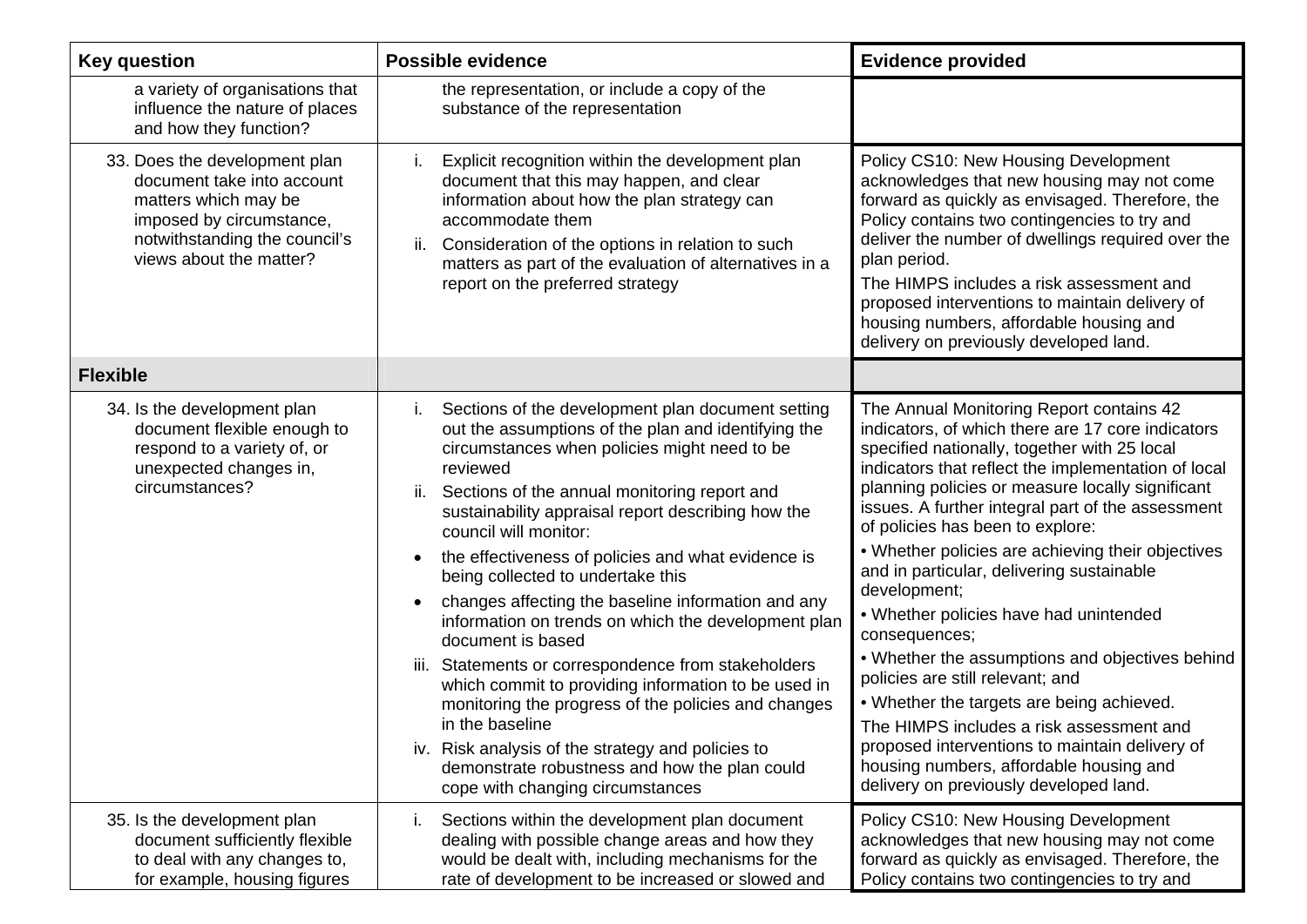| <b>Key question</b>                                                                                                                                                                                              | <b>Possible evidence</b>                                                                                                                                                                                                                                                                                                                                         | <b>Evidence provided</b>                                                                                                                                                                                                                                                                                                                                                                                                                                                                                                                                                                                                                                                                                                                                                                              |
|------------------------------------------------------------------------------------------------------------------------------------------------------------------------------------------------------------------|------------------------------------------------------------------------------------------------------------------------------------------------------------------------------------------------------------------------------------------------------------------------------------------------------------------------------------------------------------------|-------------------------------------------------------------------------------------------------------------------------------------------------------------------------------------------------------------------------------------------------------------------------------------------------------------------------------------------------------------------------------------------------------------------------------------------------------------------------------------------------------------------------------------------------------------------------------------------------------------------------------------------------------------------------------------------------------------------------------------------------------------------------------------------------------|
| from an emerging regional<br>spatial strategy?                                                                                                                                                                   | how that would impact on other aspects of the<br>strategy and on infrastructure provision<br>Risk analysis of the strategy and policies to<br>ii.<br>demonstrate robustness and how the plan could<br>cope with changing circumstances                                                                                                                           | deliver the number of dwellings required over the<br>plan period.<br>The HIMPS includes a risk assessment and<br>proposed interventions to maintain delivery of<br>housing numbers, affordable housing and<br>delivery on previously developed land.<br>Policy CS5: Supporting the Local Economy<br>provides a diverse range of sites and locations<br>for employment uses. In total, approximately,<br>three times as much land is provided as is<br>needed.                                                                                                                                                                                                                                                                                                                                         |
| 36. Does the development plan<br>document include the remedial<br>actions that will be taken if the<br>strategies/policies are failing?                                                                          | i. A section of the development plan document which<br>expressly addresses flexibility<br>ii. Sections of the development plan document<br>identifying the key indicators of success of the<br>strategy, and the remedial actions which will be<br>taken if they are failing                                                                                     | At the end of each chapter, in the Core Strategy,<br>a list of indicators are identified which will be<br>used to measure the success of the policies.<br>The HIMPS includes a risk assessment and<br>proposed interventions to maintain delivery of<br>housing numbers, affordable housing and<br>delivery on previously developed land. Table 4.1<br>identifies the variance from targets which would<br>trigger a review.                                                                                                                                                                                                                                                                                                                                                                          |
| <b>Monitoring</b>                                                                                                                                                                                                |                                                                                                                                                                                                                                                                                                                                                                  |                                                                                                                                                                                                                                                                                                                                                                                                                                                                                                                                                                                                                                                                                                                                                                                                       |
| 37. Does the development plan<br>document contain targets and<br>milestones that relate to the<br>delivery of the policies,<br>including housing trajectories<br>where the plan contains<br>housing allocations? | Sections of the development plan document setting<br>Τ.<br>out indicators, targets and milestones<br>Sections of the current annual monitoring report<br>ii.<br>which report on indicators, targets, milestones and<br>trajectories<br>Reference to any other reports or technical<br>iii.<br>documents which contain information on the delivery<br>of policies | At the end of each chapter, in the Core Strategy,<br>a list of indicators are identified which will be<br>used to measure the success of the policies.<br>Table 6.1 identifies the amount and phasing of<br>net additional dwellings required. Figure 6.1<br>shows the actual and forecast housing<br>completions in strategic locations. Figure 6.2 sets<br>out the previously developed land trajectory<br>2011-26.<br>The Annual Monitoring Report (AMR) is<br>organised around the saved policies of the<br>adopted Borough of Darlington Local Plan (1997,<br>with alterations adopted in 2001) and the<br>emerging LDF, particularly the Core Strategy<br>DPD. Consequently, wherever common<br>outcomes can be monitored at this time, they are<br>included in the AMR. These outcomes include |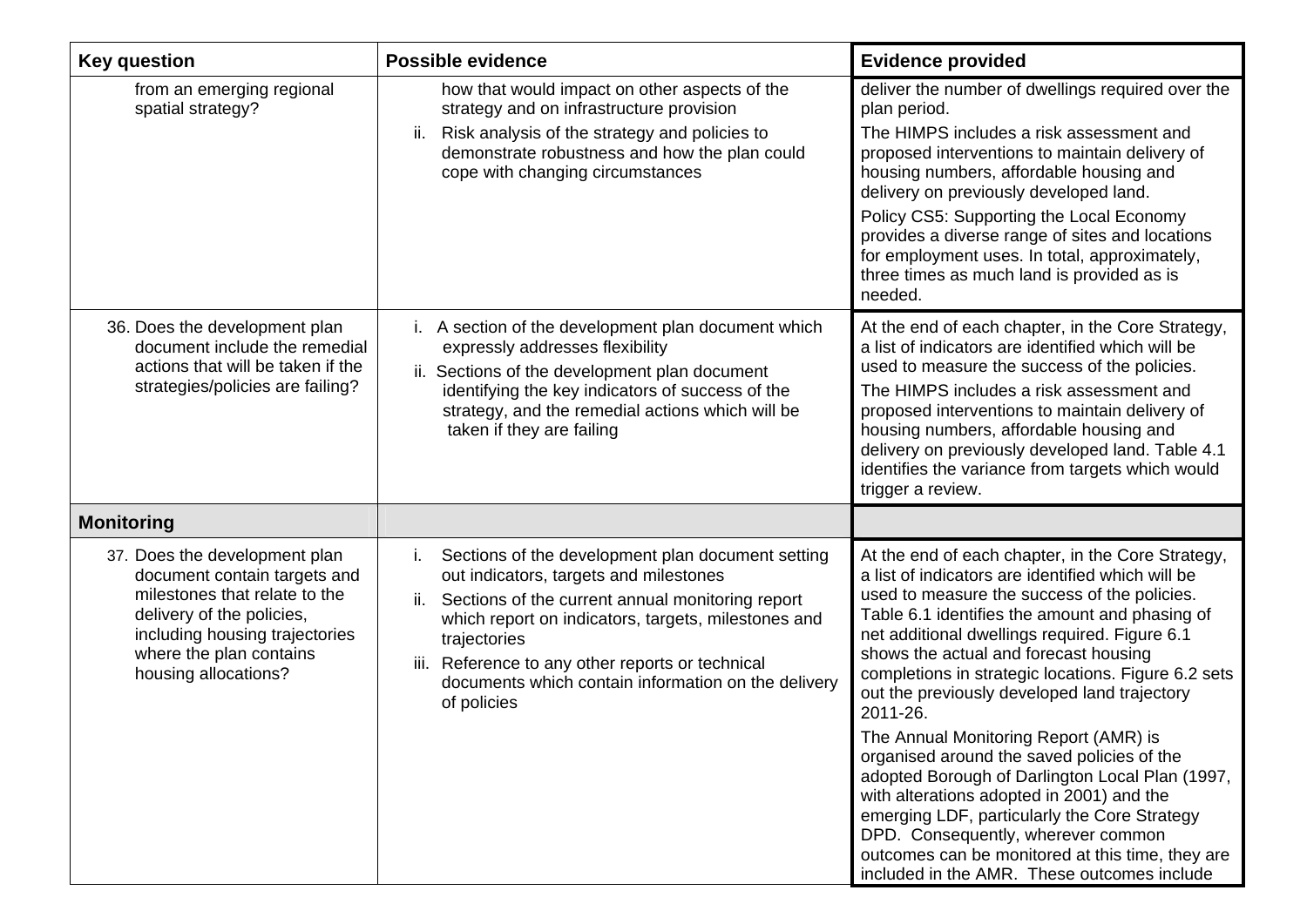| <b>Key question</b>                                                                                                                                                                           | <b>Possible evidence</b>                                                                                                                                                                                                                                                                                                                                                                                                                                                                                                                                | <b>Evidence provided</b>                                                                                                                                                                                                                                                                                                                                                                                                                                                                                                                                                                                                                                                                                                                                                                                                                                                                                              |
|-----------------------------------------------------------------------------------------------------------------------------------------------------------------------------------------------|---------------------------------------------------------------------------------------------------------------------------------------------------------------------------------------------------------------------------------------------------------------------------------------------------------------------------------------------------------------------------------------------------------------------------------------------------------------------------------------------------------------------------------------------------------|-----------------------------------------------------------------------------------------------------------------------------------------------------------------------------------------------------------------------------------------------------------------------------------------------------------------------------------------------------------------------------------------------------------------------------------------------------------------------------------------------------------------------------------------------------------------------------------------------------------------------------------------------------------------------------------------------------------------------------------------------------------------------------------------------------------------------------------------------------------------------------------------------------------------------|
|                                                                                                                                                                                               |                                                                                                                                                                                                                                                                                                                                                                                                                                                                                                                                                         | national indicators included in the Council's Local<br>Area Agreement 2008-2011 'Delivering One<br>Darlington: Perfectly Placed'.                                                                                                                                                                                                                                                                                                                                                                                                                                                                                                                                                                                                                                                                                                                                                                                     |
| 38. Is it clear how these are to be<br>measured and are these linked<br>to the production of the annual<br>monitoring report?                                                                 | Sections of the development plan document setting<br>out indicators, targets and milestones<br>Sections of the current annual monitoring report and<br>ii.<br>the sustainability appraisal report setting out the<br>framework for monitoring, including monitoring the<br>effects of the development plan document against<br>the sustainability appraisal<br>Reference to any other reports or technical<br>iii.<br>documents which contain information on the<br>collection or measurement of indicators                                             | Some of the indicators and targets are already<br>measured in existing AMRs. In future, all the<br>indicators listed at the end of each set of CS<br>Policies will be monitored in the AMR.<br>The evaluation of impacts and significant effects<br>is a key element of Sustainability Appraisal (SA)<br>monitoring. As part of shaping plans and<br>programmes, the SA identifies sustainability<br>objectives and seeks to establish the likely<br>significant effects of the plan or programme<br>against these objectives. The final SA's role is to<br>then propose measures to avoid or mitigate any<br>negative effects, and establish a toolkit for<br>monitoring the identified significant effects for the<br>lifetime of the plan. As new documents are<br>adopted, the AMR will be used to monitor the<br>effects of policies against the objectives of SA, in<br>addition to LDF targets and objectives. |
| 39. Are suitable targets and<br>indicators present (by when,<br>how and by whom)?                                                                                                             | Sections of the development plan document setting<br>i.<br>out indicators, targets and milestones<br>ii.<br>Sections of the current annual monitoring report that<br>report on indicators, targets, milestones and<br>trajectories                                                                                                                                                                                                                                                                                                                      | The AMR contains a comprehensive list of core<br>output and local indicators along with any<br>relevant targets. This list will be reassessed<br>every year and new indicators and targets added<br>when considered necessary.                                                                                                                                                                                                                                                                                                                                                                                                                                                                                                                                                                                                                                                                                        |
| <b>National policy</b>                                                                                                                                                                        |                                                                                                                                                                                                                                                                                                                                                                                                                                                                                                                                                         |                                                                                                                                                                                                                                                                                                                                                                                                                                                                                                                                                                                                                                                                                                                                                                                                                                                                                                                       |
| 40. Does the development plan<br>document contain any policies<br>or proposals that are not<br>consistent with national<br>planning policy?<br>41. If yes, is there a local<br>justification? | Sections of the development plan document which<br>İ.<br>refer to planning policy statements and justify why<br>any policies are not consistent with national policy<br>Sustainable community strategy, studies forming<br>II.<br>evidence for the development plan document or<br>other information which provide the stimulus for<br>departing from national planning policy<br>Evidence provided from the sustainability appraisal<br>III.<br>(including reference to the sustainability report)<br>and/or from the results of community involvement | The Council believes that the Submission<br>Core Strategy does not contain any policies that<br>are inconsistent with national policy.<br>GONE's representation on the Draft Core<br>Strategy did not identify any inconsistencies with<br>national policies (reference 006.01.CS0.S).                                                                                                                                                                                                                                                                                                                                                                                                                                                                                                                                                                                                                                |